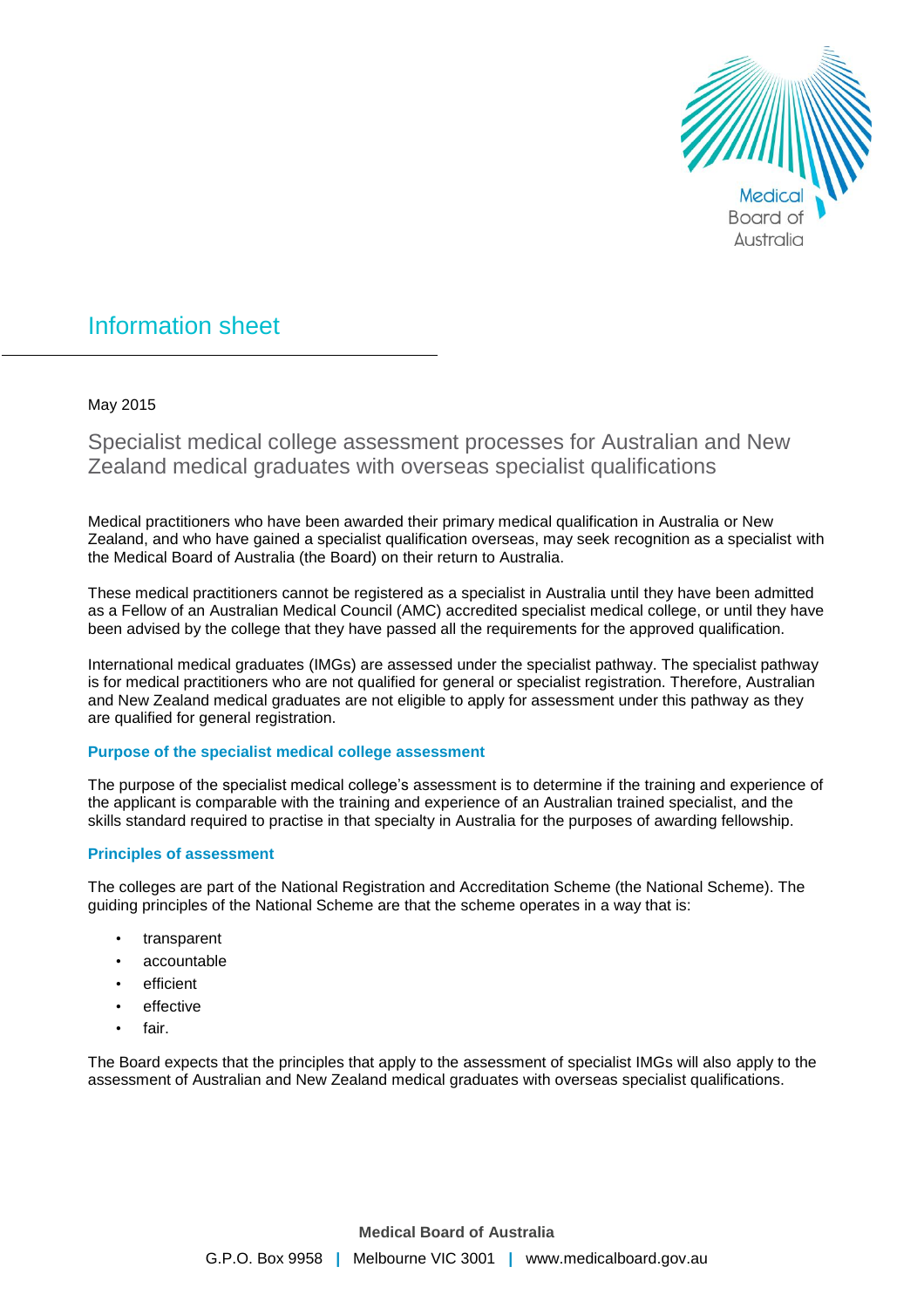# **Eligibility**

This process is for Australian and New Zealand medical graduates who have been awarded their primary medical degree from an AMC accredited education provider in Australia or New Zealand and who have a specialist qualification from a country outside Australia or New Zealand.

The list of specialities that have been approved by the Ministerial Council is available on the Board website at Specialties and Specialty Fields.

The applicant should have current registration with the Medical Board of Australia or be eligible for provisional or general registration.

### **Primary source verification for specialist qualifications**

Applicants must apply to the [AMC](http://www.amc.org.au/assessment/psv) for primary source verification of their specialist qualification(s).

From 1 October 2015 the AMC will verify medical qualifications through the Educational Commission for Foreign Medical Graduates (ECFMG) Electronic Portfolio of International Credentials (EPIC), or for applications submitted before 30 September 2015, ECFMG International Credentials Services (EICS).

The verification process is identical to that undertaken for IMGs. The outcome of the verification process can be accessed by the college on the AMC portal.

### **Application to college**

The applicant should apply directly to the specialist medical college for a comparability assessment of their specialist qualification.

#### **College assessment**

The college receives an application for assessment directly from the applicant. The college assesses the applicant's comparability against the criteria for an Australian-trained specialist in the same field of specialty practice.

The college assessment should undertake a paper based review of the application. The college may interview the applicant. If an interview is required, the college advises the applicant and a time is scheduled.

The college undertakes an assessment to determine if the applicant is eligible for fellowship or the applicant's qualifications, training and experience are:

- substantially comparable or
- partially comparable, or
- not comparable.

The definitions are the same as those that apply to the colleges' assessment of international medical graduates in the specialist pathway – specialist recognition.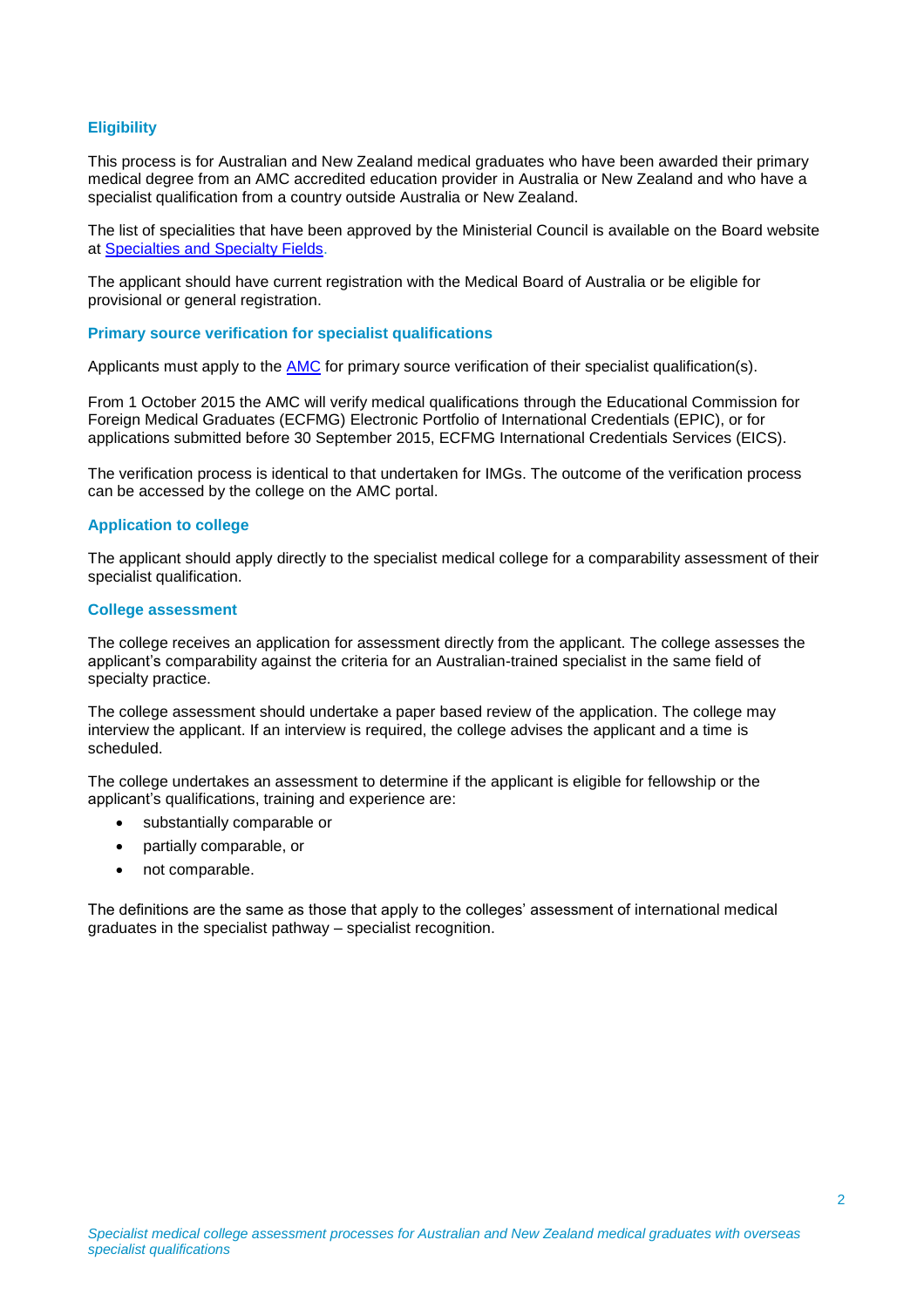# **Substantially Comparable**

Substantially comparable applicants have been assessed as suitable to undertake the intended scope of practice, taking full responsibility for individual patients with only oversight of their practice by a supervisor. In order to be considered substantially comparable an applicant must have satisfied the College requirements in relation to previous training, assessment, recent specialist practice and continuing professional development (CPD). The applicant may be required to undertake a period of up to 12 months full time equivalent of practice under peer review by a reviewer approved by the College, which may involve the satisfactory completion of a workplace-based assessment (WBA). This is to ensure that the level of performance is similar to that of an Australian trained specialist, and to assist with their transition to the Australian health system, provide professional support and help them to access CPD. The length of peer review and nature of assessment is up to the individual College to determine on a case-by-case basis, but the peer review period must not exceed 12 months. Following satisfactory completion of this process, the applicant will be eligible for Fellowship of the relevant specialist College without formal examination, and may apply for registration as a specialist.

Substantially comparable applicants will not be eligible to apply for specialist registration during the period of peer review.

# **Partially Comparable**

Partially comparable applicants have been assessed as suitable to undertake a defined scope of practice in a supervised capacity. In order to be considered partially comparable an applicant must have satisfied the College requirements in relation to previous training, assessment, recent specialist practice and continuing professional development (CPD) that will enable them to reach the standard of an Australian trained specialist within a maximum period of 24 months full time equivalent of practice. During this period, the applicant will undertake upskilling with associated assessment under a supervisor(s) approved by the College and may be required to undertake formal examination(s). This is to ensure that the level of performance reaches that of an Australian trained specialist. This period of supervised practice will assist the applicant with the transition to the Australian health system, will provide them with professional support and assist with access to CPD. The length of supervised practice and nature of assessment is up to the individual College to determine on a case-by-case basis, but the supervised practice period must not exceed 24 months full time equivalent of practice. Following satisfactory completion of this process, the applicant will be eligible for Fellowship of the relevant specialist College and may apply for registration as a specialist.

Partially comparable applicants will not be eligible to apply for specialist registration during the period of supervised practice.

### **Not comparable**

 $\overline{\phantom{a}}$ 

Applicants who do not meet the requirements of the relevant specialist College in regard to previous training, assessment, recent specialist practice and continuing professional development (CPD) or who are assessed as unable to reach comparability within 24 months full time equivalent of practice will be assessed as not comparable. They may be eligible to seek registration to practise via another pathway that will enable them to gain general registration, and subsequently seek formal College training and assessment.<sup>1</sup>

<sup>&</sup>lt;sup>1</sup> If an Australian or New Zealand medical graduate is assessed as 'not comparable' they can apply for provisional or general registration and subsequently apply for the college training program.